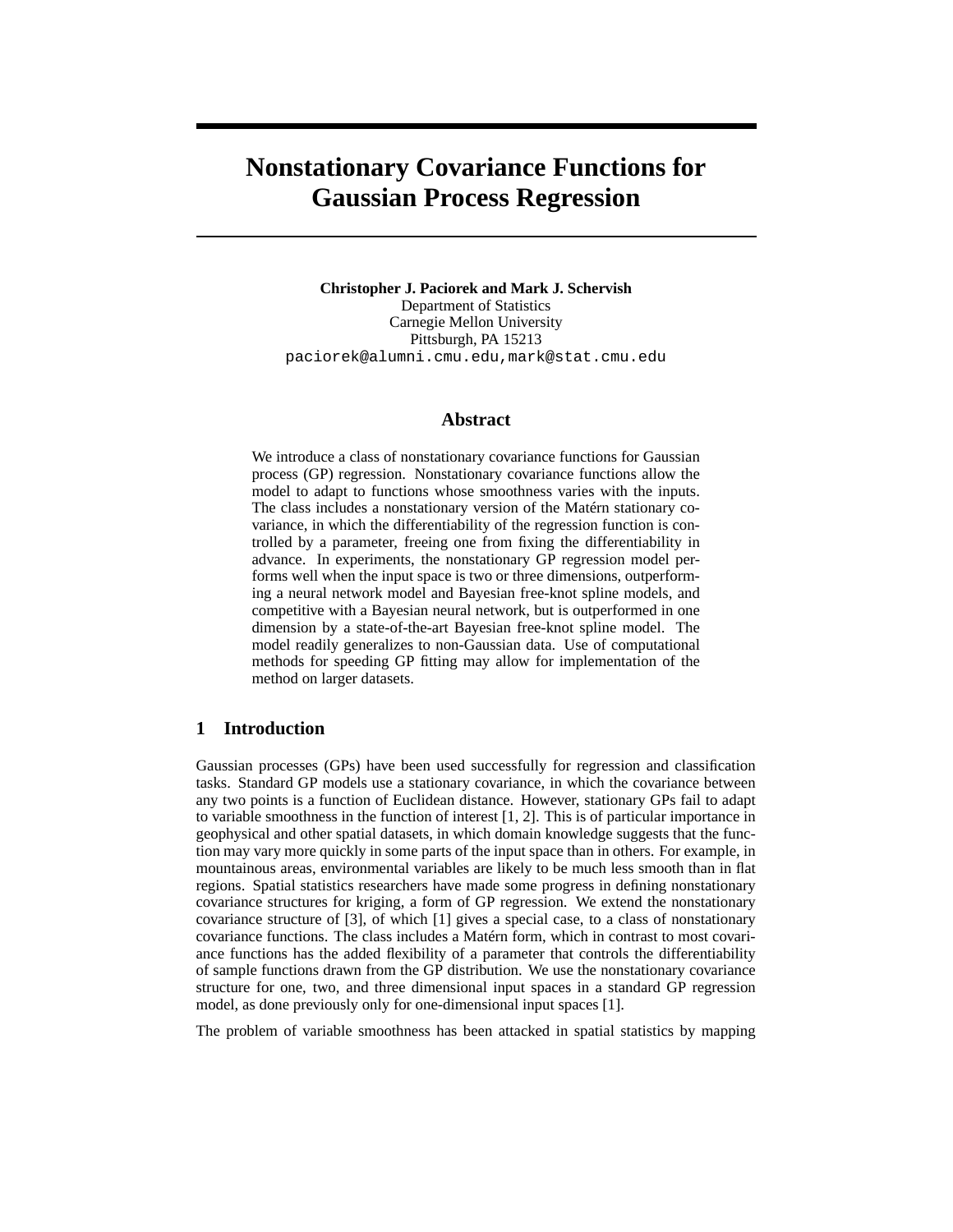the original input space to a new space in which stationarity is assumed, but research has focused on multiple noisy replicates of the regression function with no development nor assessment of the method in the standard regression setting [4, 5]. The issue has been addressed in regression spline models by choosing the knot locations during the fitting [6] and in smoothing splines by choosing an adaptive penalizer on the integrated squared derivative [7]. The general approach in spline and other models involves learning the underlying basis functions, either explicitly or implicitly, rather than fixing the functions in advance. One alternative to a nonstationary GP model is mixtures of stationary GPs [8, 9]. Such methods adapt to variable smoothness by using different stationary GPs in different parts of the input space. The main difficulty is that the class membership is a function of the inputs; this involves additional unknown functions in the hierarchy of the model. One possibility is to use stationary GPs for these additional unknown functions [8], while [9] reduce computational complexity by using a local estimate of the class membership, but do not know if the resulting model is well-defined probabilistically. While the mixture approach is intriguing, neither of [8, 9] compare their model to other methods. In our model, there are unknown functions in the hierarchy of the model that determine the nonstationary covariance structure. We choose to fully model the functions as Gaussian processes themselves, but recognize the computational cost and suggest that simpler representations are worth investigating.

#### **2 Covariance functions and sample function differentiability**

The covariance function is crucial in GP regression because it controls how much the data are smoothed in estimating the unknown function. GP distributions are distributions over functions; the covariance function determines the properties of sample functions drawn from the distribution. The stochastic process literature gives conditions for determining sample function properties of GPs based on the covariance function of the process, summarized in [10] for several common covariance functions. Stationary, isotropic covariance functions are functions only of Euclidean distance,  $\tau$ . Of particular note, the squared exponential (also called the Gaussian) covariance function,  $\vec{C(\tau)} = \sigma^2 \exp(-(\tau/\kappa)^2)$ , where  $\sigma^2$  is the variance and  $\kappa$  is a correlation scale parameter, has sample functions with infinitely many derivatives. In contrast, spline regression models have sample functions that are typically only twice differentiable. In addition to being of theoretical concern from an asymptotic perspective [11], other covariance forms might better fit real data for which it is unlikely that the unknown function is so highly differentiable. In spatial statistics, the exponential covariance,  $C(\tau) = \sigma^2 \exp(-\tau/\kappa)$ , is commonly used, but this form gives sample functions that, while continuous, are not differentiable. Recent work in spatial statistics has focused on the Matérn form,  $C(\tau) = \sigma^2 \frac{1}{\Gamma(\nu)2^{\nu-1}} \left(2\sqrt{\nu}\tau/\kappa\right)^{\nu} K_{\nu} \left(2\sqrt{\nu}\tau/\kappa\right)$ , where  $K_{\nu}(\cdot)$ is the modified Bessel function of the second kind, whose order is the differentiability parameter,  $\nu > 0$ . This form has the desirable property that sample functions are  $|\nu - 1|$ times differentiable. As  $\nu \to \infty$ , the Matérn approaches the squared exponential form, while for  $\nu = 0.5$ , the Matérn takes the exponential form. Standard covariance functions require one to place all of one's prior probability on a particular degree of differentiability; use of the Matérn allows one to more accurately, yet easily, express prior lack of knowledge about sample function differentiability. One application for which this may be of particular interest is geophysical data.

[12] suggest using the squared exponential covariance but with anisotropic distance,  $\tau(x_i, x_j) = \sqrt{(x_i - x_j)^T \Delta^{-1}(x_i - x_j)}$ , where  $\Delta$  is an arbitrary positive definite matrix, rather than the standard diagonal matrix. This allows the GP model to more easily model interactions between the inputs. The nonstationary covariance function we introduce next builds on this more general form.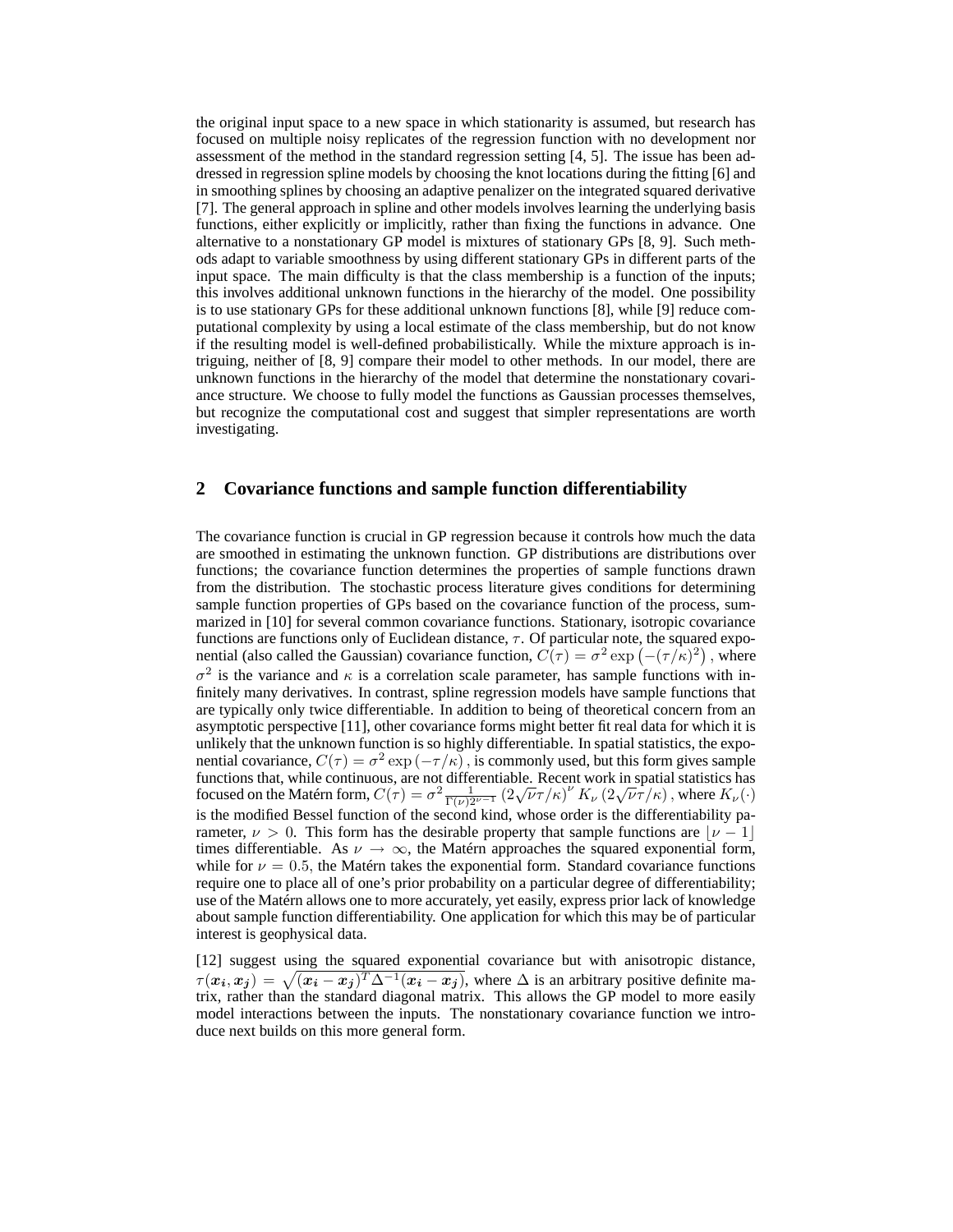#### **3 Nonstationary covariance functions**

One nonstationary covariance function, introduced by [3], is  $C(x_i, x_j)$  =  $\int_{\Re^2} kx_i(u)kx_j(u)du$ , where  $x_i$ ,  $x_j$ , and  $u$  are locations in  $\Re^2$ , and  $kx(\cdot)$  is a kernel function centered at x. One can show directly that  $C(x_i, x_j)$  is positive definite in  $\mathbb{R}^p$ ,  $p = 1, 2, \ldots$ , [10]. For Gaussian kernels, the covariance takes the simple form,

$$
C^{NS}(\boldsymbol{x_i}, \boldsymbol{x_j}) = \sigma^2 |\Sigma_i|^{\frac{1}{4}} |\Sigma_j|^{\frac{1}{4}} |(\Sigma_i + \Sigma_j) / 2|^{-\frac{1}{2}} \exp(-Q_{ij}), \qquad (1)
$$

with quadratic form

$$
Q_{ij} = (\boldsymbol{x_i} - \boldsymbol{x_j})^T \left( \left( \Sigma_i + \Sigma_j \right) / 2 \right)^{-1} (\boldsymbol{x_i} - \boldsymbol{x_j}), \tag{2}
$$

where  $\Sigma_i$ , which we call the kernel matrix, is the covariance matrix of the Gaussian kernel at  $x_i$ . The form (1) is a squared exponential correlation function, but in place of a fixed matrix, ∆, in the quadratic form, we average the kernel matrices for the two locations. The evolution of the kernel matrices in space produces nonstationary covariance, with kernels that drop off quickly producing locally short correlation scales. Independently, [1] derived a special case in which the kernel matrices are diagonal. Unfortunately, so long as the kernel matrices vary smoothly in the input space, sample functions from GPs with the covariance (1) are infinitely differentiable [10], just as for the stationary squared exponential.

To generalize (1) and introduce functions for which sample path differentiability varies, we extend (1) as proven in [10]:

**Theorem 1** *Let*  $Q_{ij}$  *be defined as in (2). If a stationary correlation function,*  $R^{S}(\tau)$ *, is positive definite on*  $\mathbb{R}^p$  *for every*  $p = 1, 2, \ldots$ *, then* 

$$
R^{NS}(\boldsymbol{x_i}, \boldsymbol{x_j}) = |\Sigma_i|^{\frac{1}{4}} |\Sigma_j|^{\frac{1}{4}} |(\Sigma_i + \Sigma_j) / 2|^{-\frac{1}{2}} R^S \left( \sqrt{Q_{ij}} \right)
$$
(3)

*is a nonstationary correlation function, positive definite on*  $\mathbb{R}^p$ ,  $p = 1, 2, \ldots$ 

One example of nonstationary covariance functions constructed in this way is a nonstationary version of the Matérn covariance,

$$
C^{NS}(\boldsymbol{x_i}, \boldsymbol{x_j}) = \frac{\sigma^2 |\Sigma_i|^{\frac{1}{4}} |\Sigma_j|^{\frac{1}{4}}}{\Gamma(\nu)2^{\nu-1}} \left| \frac{\Sigma_i + \Sigma_j}{2} \right|^{-\frac{1}{2}} \left( 2\sqrt{\nu Q_{ij}} \right)^{\nu} K_{\nu} \left( 2\sqrt{\nu Q_{ij}} \right). \tag{4}
$$

Provided the kernel matrices vary smoothly in space, the sample function differentiability of the nonstationary form follows that of the stationary form, so for the nonstationary Matérn, the sample function differentiability increases with  $\nu$  [10].

#### **4 Bayesian regression model and implementation**

Assume independent observations,  $Y_1, \ldots, Y_n$ , indexed by a vector of input or feature values,  $x_i \in \Re^P$ , with  $Y_i \sim \mathcal{N}(f(x_i), \eta^2)$ , where  $\eta^2$  is the noise variance. Specify a Gaussian process prior,  $f(\cdot)\sim \text{GP}\left(\mu_f,C_f^{NS}(\cdot,\cdot)\right)$ , where  $C_f^{NS}(\cdot,\cdot)$  is the nonstationary Matérn covariance function (4) constructed from a set of Gaussian kernels as described below. For the differentiability parameter, we use the prior,  $\nu_f \sim U(0.5, 30)$ , which varies between non-differentiability (0.5) and high differentiability. We use proper, but diffuse, priors for  $\mu_f$ ,  $\sigma_f^2$ , and  $\eta^2$ . The main challenge is to parameterize the kernel matrices, since their evolution determines how quickly the covariance structure changes in the input space and the degree to which the model adapts to variable smoothness in the unknown function. In many problems, it seems natural that the covariance structure would evolve smoothly; if so, the differentiability of the regression function will be determined by  $\nu_f$ .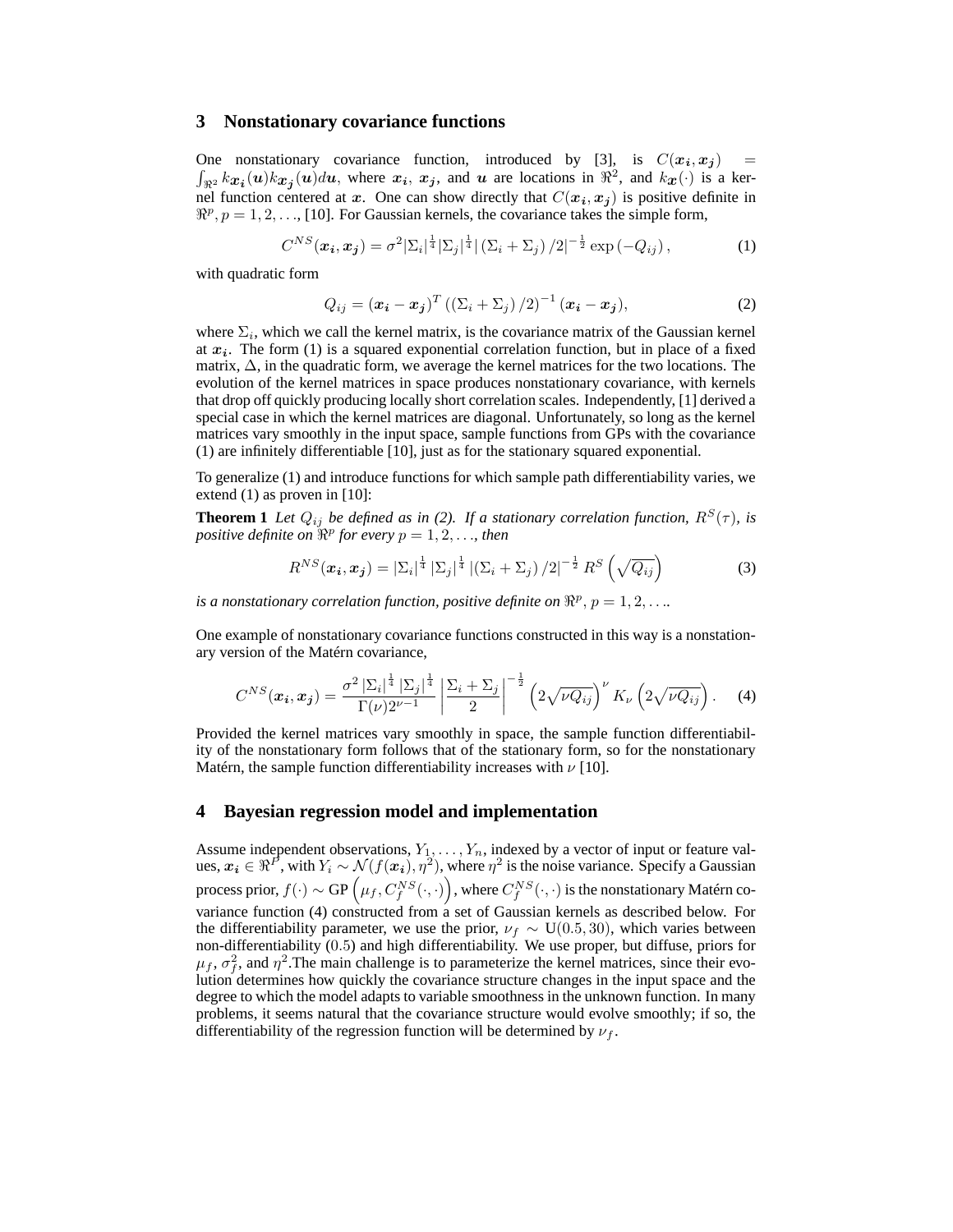We put a prior distribution on the kernel matrices as follows. Any location in the input space,  $x_i$ , has a Gaussian kernel with mean  $x_i$  and covariance (kernel) matrix,  $\Sigma_i$ . When the input space is one-dimensional, each kernel 'matrix' is just a scalar, the variance of the kernel, and we use a stationary Matérn GP prior on the log variance so that the variances evolve smoothly in the input space. Next consider multi-dimensional input spaces; since there are (implicitly) kernel matrices at each location in the input space, we have a multivariate process, the matrix-valued function,  $\Sigma(\cdot)$ . Parameterizing positive definite matrices as a function of the input space is a difficult problem; see [7]. We use the spectral decomposition of an individual covariance matrix,  $\Sigma_i$ ,

$$
\Sigma_i = \Gamma(\gamma_1(\boldsymbol{x_i}), \dots, \gamma_Q(\boldsymbol{x_i})) D(\lambda_1(\boldsymbol{x_i}), \dots, \lambda_P(\boldsymbol{x_i})) \Gamma(\gamma_1(\boldsymbol{x_i}), \dots, \gamma_Q(\boldsymbol{x_i}))^T, \quad (5)
$$

where D is a diagonal matrix of eigenvalues and  $\Gamma$  is an eigenvector matrix constructed as described below.  $\lambda_p(\cdot), p = 1, \ldots, P$ , and  $\gamma_q(\cdot), q = 1, \ldots, Q$ , which are functions on the input space, construct  $\Sigma(\cdot)$ . We will refer to these as the eigenvalue and eigenvector processes, and to them collectively as the eigenprocesses. Let  $\phi(\cdot) \in$  $\{\log(\lambda_1(\cdot)), \ldots, \log(\lambda_P(\cdot)), \gamma_1(\cdot), \ldots, \gamma_Q(\cdot)\}\$  denote any one of these eigenprocesses. To have the kernel matrices vary smoothly, we ensure that their eigenvalues and eigenvectors vary smoothly by taking each  $\phi(\cdot)$  to have a GP prior with a single stationary, anisotropic Matérn correlation function, common to all the processes and described later. Using a shared correlation function gives us smoothly-varying kernels, while limiting the number of parameters. We force the eigenprocesses to be very smooth by fixing  $\nu = 30$ . We do not let  $\nu$  vary, because it should have minimal impact on the regression estimate and is not well-informed by the data.

Parameterizing the eigenvectors of the kernel matrices using Givens angles, with each angle a function on  $\mathbb{R}^P$ , the input space, is difficult, because the angle functions have range  $[0, 2\pi) \equiv S^1$ , which is not compatible with the range of a GP. To avoid this, we overparameterize the eigenvectors, using  $Q = P(P-1)/2 + P - 1$  Gaussian processes,  $\gamma_q(\cdot)$ , that determine the directions of a set of orthogonal vectors. Here, we demonstrate the construction of the eigenvectors for  $x_i \in \mathbb{R}^2$  and  $x_i \in \mathbb{R}^3$ ; a similar approach, albeit with more parameters, applies to higher-dimensional spaces, but is probably infeasible in dimensions larger than five or so. In  $\mathbb{R}^3$ , we construct an eigenvector matrix for an individual location as  $\Gamma = \Gamma_3 \Gamma_2$ , where

$$
\Gamma_3=\left(\begin{array}{ccc} \frac{a}{l_{abc}}&\frac{-b}{l_{ab}}&\frac{-ac}{l_{ab}l_{abc}}\\ \frac{b}{l_{abc}}&\frac{a}{l_{ab}}&\frac{-bc}{l_{ab}l_{abc}}\\ \frac{c}{l_{abc}}&0&\frac{l_{ab}}{l_{abc}}\end{array}\right),\quad \Gamma_2=\left(\begin{array}{ccc} 1&0&0\\ 0&\frac{u}{l_{uv}}&\frac{-v}{l_{uv}}\\ 0&\frac{v}{l_{uv}}&\frac{u}{l_{uv}}\end{array}\right).
$$

The elements of  $\Gamma_3$  are functions of three random variables,  $\{A, B, C\}$ , where  $l_{abc}$  $a^2 + b^2 + c^2$  and  $l_{ab} = \sqrt{a^2 + b^2}$ .  $(\Gamma_3)_{32} = 0$  is a constraint that saves a degree of freedom for the two-dimensional subspace orthogonal to  $\Gamma_3$ . The elements of  $\Gamma_2$  are based on two random variables, U and V. To have the matrices,  $\Sigma(\cdot)$ , vary smoothly in space,  $a, b, c, u$  and v, are the values of the processes,  $\gamma_1(\cdot), \dots, \gamma_5(\cdot)$  at the input of interest.

One can integrate  $f$ , the function evaluated at the inputs, out of the GP model. In the stationary GP model, the marginal posterior contains a small number of hyperparameters to either optimize or sample via MCMC. In the nonstationary case, the presence of the additional GPs for the kernel matrices (5) precludes straightforward optimization, leaving MCMC. For each of the eigenprocesses, we reparameterize the vector,  $\phi$ , of values of the process at the input locations,  $\phi = \mu_{\phi} + \sigma_{\phi} L(\Delta(\theta)) \omega_{\phi}$ , where  $\omega_{\phi} \sim \mathcal{N}(0, I)$  a priori and L is a matrix defined below. We sample  $\mu_{\phi}$ ,  $\sigma_{\phi}$ , and  $\omega_{\phi}$  via Metropolis-Hastings separately for each eigenprocess. The parameter vector  $\theta$ , involving P correlation scale parameters and  $P(P-1)/2$  Givens angles, is used to construct an anisotropic distance matrix,  $\Delta(\theta)$ , shared by the  $\phi$  vectors, creating a stationary, anisotropic correlation structure common to all the eigenprocesses.  $\theta$  is also sampled via Metropolis-Hastings.  $L(\Delta(\theta))$  is a generalized Cholesky decomposition of the correlation matrix shared by the  $\phi$  vectors that deals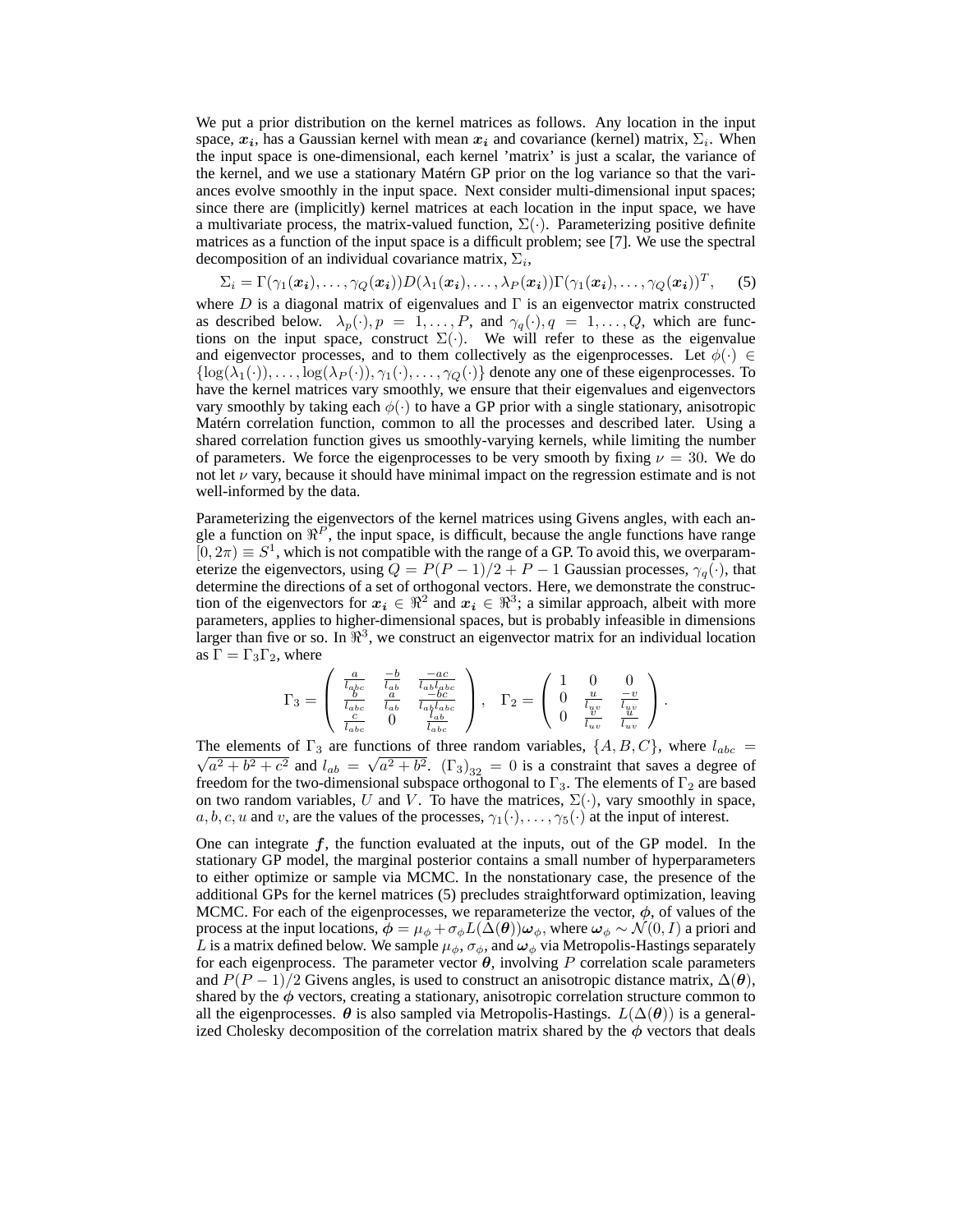

Figure 1: On the left are the three test functions in one dimension, with one simulated set of observations (of the 50 used in the evaluation), while the right shows the test function with two inputs.

with numerically singular correlation matrices by setting the *i*th column of the matrix to all zeroes when  $\phi_i$  is numerically a linear combination of  $\phi_1, \ldots, \phi_{i-1}$  [13]. One never calculates  $L(\Delta(\theta))^{-1}$  or  $|L(\Delta(\theta))|$ , which are not defined, and does not need to introduce jitter, and therefore discontinuity in  $\phi(\cdot)$ , into the covariance structure.

#### **5 Experiments**

For one-dimensional functions, we compare the nonstationary GP method to a stationary GP model<sup>1</sup>, two neural network implementations<sup>2</sup>, and Bayesian adaptive regression splines (BARS), a Bayesian free-knot spline model that has been very successful in comparisons in the statistical literature [6]. We use three test functions [6]: a smoothly-varying function, a spatially inhomogeneous function, and a function with a sharp jump (Figure 1a). For each, we generate 50 sets of noisy data and compare the models using the means, averaged over the 50 sets, of the standardized MSE,  $\sum_i(\hat{f}_i - f_i)^2 / \sum_i(f_i - \bar{f})^2$ , where  $\hat{f}_i$ is the posterior mean at  $x_i$ , and  $\bar{f}$  is the mean of the true values. In the non-Bayesian neural network model,  $\hat{f}_i$  is the fitted value and, as a simplification, we use a network with the optimal number of hidden units (3, 3, and 8 for the three functions), thereby giving an overly optimistic assessment of the performance. To avoid local minima, we used the network fit that minimized the MSE (relative to the data, with  $y_i$  in place of  $f_i$  in the expression for MSE) over five fits with different random seeds.

For higher-dimensional inputs, we compare the nonstationary GP to the stationary GP, the neural network models, and two free-knot spline methods, Bayesian multivariate linear splines (BMLS) [14] and Bayesian multivariate automatic regression splines (BMARS) [15], a Bayesian version of MARS [16]. We choose to compare to neural networks and

<sup>&</sup>lt;sup>1</sup>We implement the stationary GP model by replacing  $C_f^{NS}(\cdot, \cdot)$  with the Matérn stationary correlation, still using a differentiability parameter,  $\nu_f$ , that is allowed to vary.

<sup>&</sup>lt;sup>2</sup> For a non-Bayesian model, we use the implementation in the statistical software R, which fits a multilayer perceptron with one hidden layer. For a Bayesian version, results from R. Neal's FBM software were kindly provided by A. Vehtari.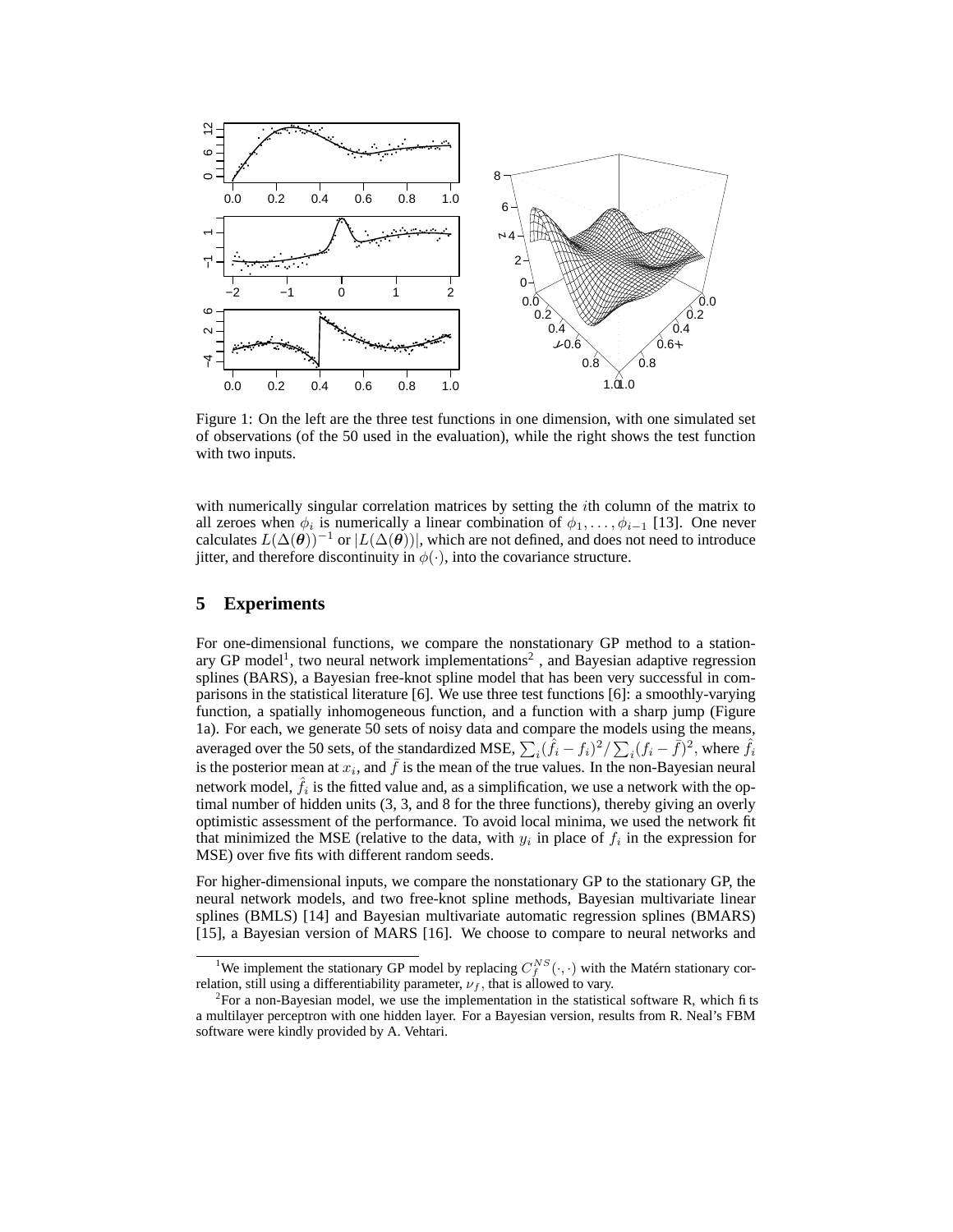| 191 010 1170 111001900 911 010 01100 0000 1011001910 77101 9110 011110119191101 111000 |                          |                       |                          |  |
|----------------------------------------------------------------------------------------|--------------------------|-----------------------|--------------------------|--|
| Method                                                                                 | Function 1               | Function 2            | Function 3               |  |
| Stat. GP                                                                               | $.0083$ $(.0073, .0093)$ | .026(.024,.029)       | $.071$ $(.067, .074)$    |  |
| Nonstat. GP                                                                            | .0083(0.0073, .0093)     | .015(.013, .016)      | .026(.021, .030)         |  |
| <b>BARS</b>                                                                            | .0081(.0071, .0092)      | $.012 \,(.011, .013)$ | $.0050$ $(.0043, .0056)$ |  |
| Bayes. neural net.                                                                     | .0082 (.0072,.0093)      | $.011 \,(.010, .014)$ | .015(.014, .016)         |  |
| neural network                                                                         | .0108(.0095,.012)        | .013(.012,.015)       | .0095(.0086,.010)        |  |

Table 1: Mean (over 50 data samples) and 95% confidence interval for standardized MSE for the five methods on the three test functions with one-dimensional input.

splines, because they are popular and these particular implementations have the ability to adapt to variable smoothness. BMLS uses piecewise, continuous linear splines, while BMARS uses tensor products of univariate splines; both are fit via reversible jump MCMC. We use three datasets, the first a function with two inputs [14] (Figure 1b), for which we use 225 training inputs and test on 225 inputs, for each of 50 simulated datasets. The second is a real dataset of air temperature as a function of latitude and longitude [17] that allows assessment on a spatial dataset with distinct variable smoothness. We use a 109 observation subset of the original data, focusing on the Western hemisphere,  $222.5^{\circ} - 322.5^{\circ}$  E and 62.5 ◦S-82.5 ◦N and fit the models on 54 splits with 107 training examples and two test examples and one split with 108 training examples and one test example, thereby including each data point as a test point once. The third is a real dataset of 111 daily measurements of ozone [18] included in the S-plus statistical software. The goal is to predict the cube root of ozone based on three features: radiation, temperature, and wind speed. We do 55 splits with 109 training examples and two test examples and one split of 110 training examples and one test example. For the non-Bayesian neural network, 10, 50, and 3 hidden units were optimal for the three datasets, respectively.

Table 1 shows that the nonstationary GP does as well or better than the stationary GP, but that BARS does as well or better than the other methods on all three datasets with one input. Part of the difficulty for the nonstationary GP with the third function, which has the sharp jump, is that our parameterization forces smoothly-varying kernel matrices, which prevents our particular implementation from picking up sharp jumps. A potential improvement would be to parameterize kernel matrices that do not vary so smoothly. Table 2 shows that for the known function on two dimensions, the GP models outperform both the spline models and the non-Bayesian neural network, but not the Bayesian network. The stationary and nonstationary GPs are very similar, indicative of the relative homogeneity of the function. For the two real datasets, the nonstationary GP model outperforms the other methods, except the Bayesian network on the temperature dataset. Predictive density calculations that assess the fits of the functions drawn during the MCMC are similar to the point estimate MSE calculations in terms of model comparison, although we do not have predictive density values for the non-Bayesian neural network implementation.

## **6 Non-Gaussian data**

We can model non-Gaussian data, using the usual extension from a linear model to a generalized linear model, for observations,  $Y_i \sim D(g(f(\mathbf{x_i})))$ , where  $D(\cdot)(g(\cdot))$  is an appropriate distribution (link) function, such as the Poisson (log) for count data or the binomial (logit) for binary data. Take  $f(\cdot)$  to have a nonstationary GP prior; it cannot be integrated out of the model because of the lack of conjugacy, which causes slow MCMC mixing. [10] improves mixing, which remains slow, using a sampling scheme in which the hyperparameters (including the kernel structure for the nonstationarity) are sampled jointly with the function values,  $f$ , in a way that makes use of information in the likelihood.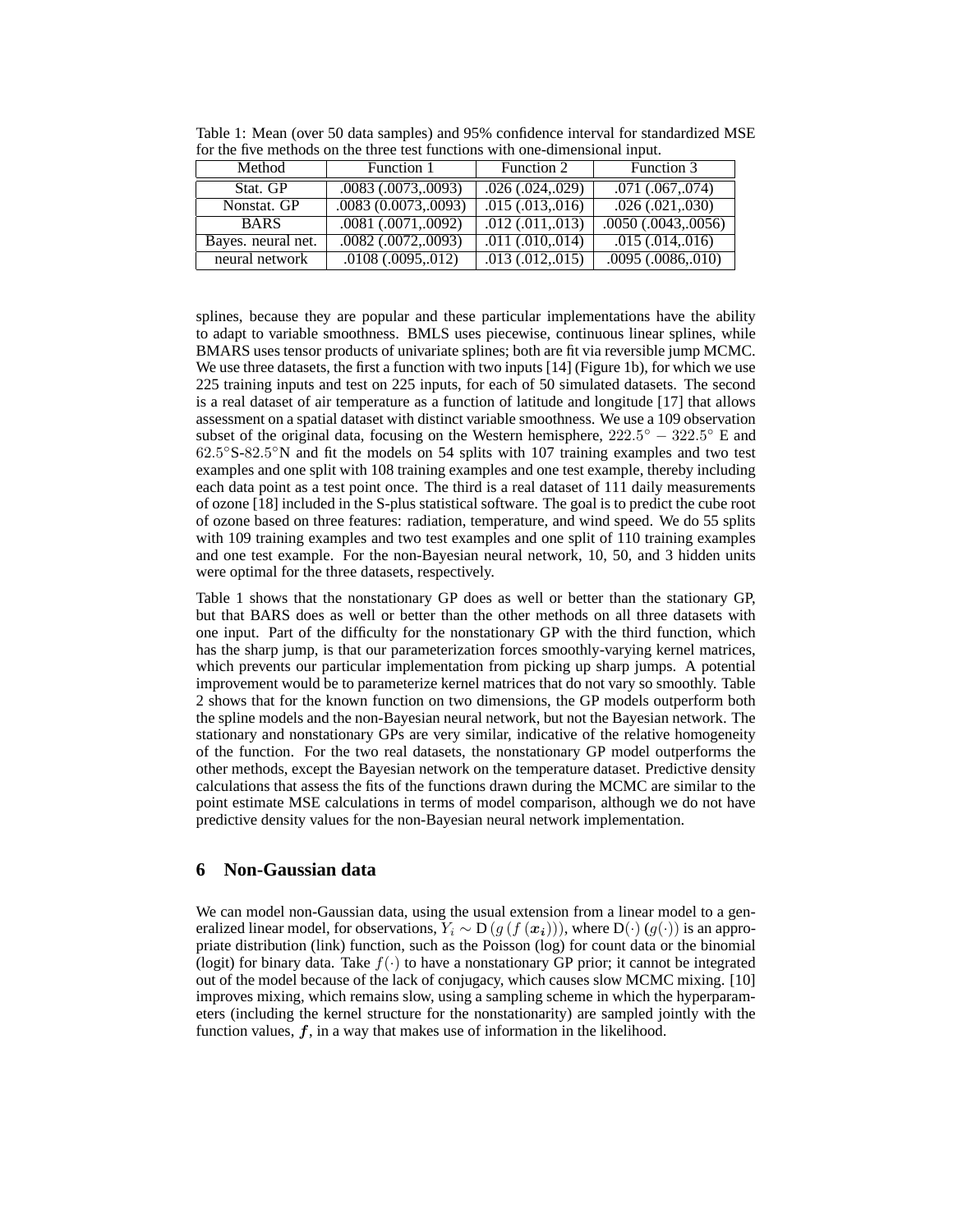| aanascas, cross vanaaled suunaaraized mists, ror uie six methods. |                        |            |            |  |  |
|-------------------------------------------------------------------|------------------------|------------|------------|--|--|
| Method                                                            | Function with 2 inputs | Temp. data | Ozone data |  |  |
| Stat. GP                                                          | $.024$ $(.021, .026)$  | .46        | .33        |  |  |
| Nonstat. GP                                                       | $.023$ $(.020, .026)$  | .36        | .29        |  |  |
| Bayesian neural network                                           | $.020$ $(.019, .022)$  | .35        | .32        |  |  |
| neural network                                                    | $.040*(.033, .047)$    | .60        | .34        |  |  |
| <b>BMARS</b>                                                      | .076(.065,.087)        | .53        | .33        |  |  |
| <b>BMLS</b>                                                       | $.033$ $(.029, .038)$  | .78        | .33        |  |  |

Table 2: For test function with two inputs, mean (over 50 data samples) and 95% confidence interval for standardized MSE at 225 test locations, and for the temperature and ozone datasets, cross-validated standardized MSE, for the six methods.

 $*$  [14] report a value of .07 for a neural network implementation

We fit the model to the Tokyo rainfall dataset [19]. The data are the presence of rainfall greater than 1 mm for every calendar day in 1983 and 1984. Assuming independence between years [19], conditional on  $f(\cdot) = \text{logit}(p(\cdot))$ , the likelihood for a given calendar day,  $x_i$ , is binomial with two trials and unknown probability of rainfall,  $p(x_i)$ . Figure 2a shows that the estimated function reasonably follows the data and is quite variable because the data in some areas are clustered. The model detects inhomogeneity in the function, with more smoothness in the first few months and less smoothness later (Figure 2b).



Figure 2. (a) Posterior mean estimate, from nonstationary GP model, of  $p(\cdot)$ , the probability of rainfall as a function of calendar day, with 95% pointwise credible intervals. Dots are empirical probabilities of rainfall based on the two binomial trials. (b) Posterior geometric mean kernel size (square root of geometric mean kernel eigenvalue).

### **7 Discussion**

We introduce a class of nonstationary covariance functions that can be used in GP regression (and classification) models and allow the model to adapt to variable smoothness in the unknown function. The nonstationary GPs improve on stationary GP models on several test datasets. In test functions on one-dimensional spaces, a state-of-the-art free-knot spline model outperforms the nonstationary GP, but in higher dimensions, the nonstationary GP outperforms two free-knot spline approaches and a non-Bayesian neural network, while being competitive with a Bayesian neural network. The nonstationary GP may be of particular interest for data indexed by spatial coordinates, where the low dimensionality keeps the parameter complexity manageable.

Unfortunately, the nonstationary GP requires many more parameters than a stationary GP, particularly as the dimension grows, losing the attractive simplicity of the stationary GP model. Use of GP priors in the hierarchy of the model to parameterize the nonstationary covariance results in slow computation, limiting the feasibility of the model to approximately  $n < 1000$ , because the Cholesky decomposition is  $O(n^3)$ . Our approach provides a general framework; work is ongoing on simpler, more computationally efficient parameterizations of the kernel matrices. Also, approaches that use low-rank approximations to